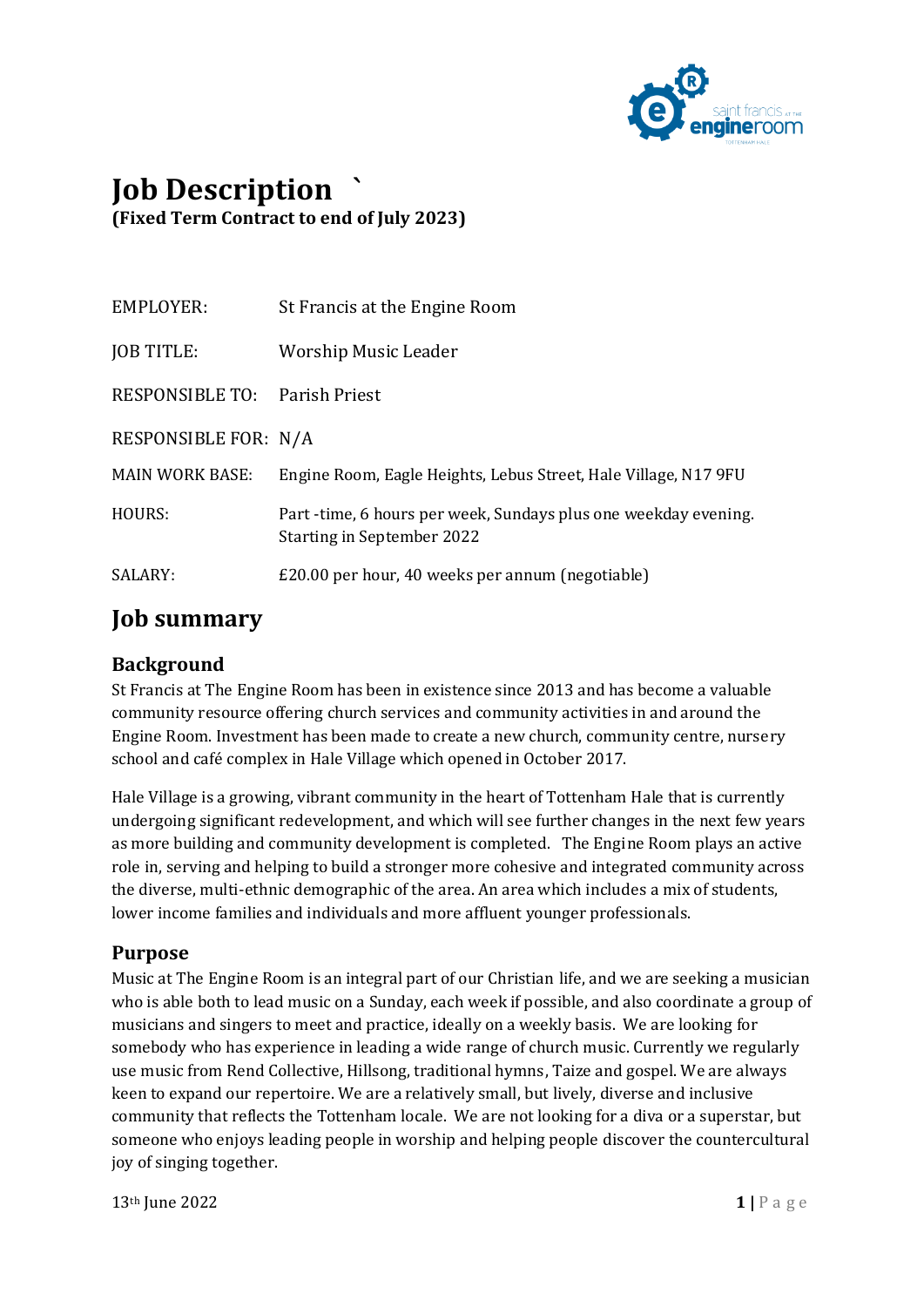

## **Principal Duties and Accountabilities of the role**

- Liaising with the Vicar to ensure music is prepared for each Sunday
- To lead the music in Sunday worship at our 11am Service, with a practice beforehand.
- To facilitate a small group rehearsal, preferably weekly, to participate in the music each Sunday and potentially lead worship when the Music Leader is not in church.
- Working with the Vicar to ensure a wide range of musical styles and traditions are used
- Managing musical equipment and sheet music on site
- The post holder may be required to undertake any other duties that are commensurate with the role.
- We are open to this role expanding and developing as the church grows, with the possibility of some further opportunities within The Engine Room to offer music to the local community.

*Note: This job description does not form part of the employee's contract of employment but is provided for guidance. The precise duties and responsibilities of any job may be expected to change over time. Job holders should be consulted over any proposed changes to this job description before implementation.*